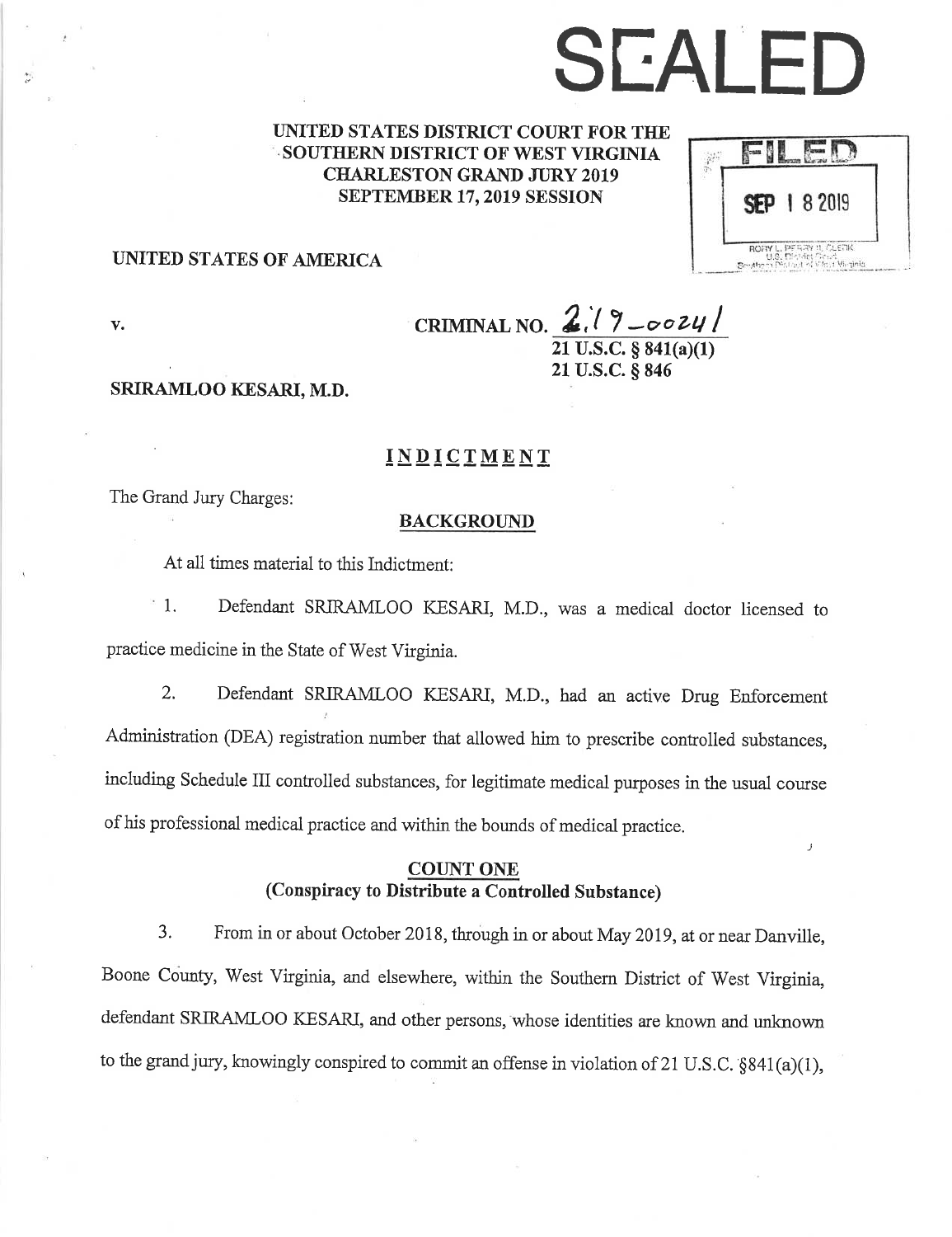that is, knowingly and intentionally to distribute quantities of Suboxone, a Schedule III Controlled Substance.

In.violation of Title 21, United States Code, Section 846.

MICHAEL B.STUART United States Attomey

By:

SEAN O'CONNELL KILBY MACFADDEN United States Department of Justice Criminal Division, Fraud Section

Trial Attomeys, Health Care Fraud Unit ALLAN J. MEDINA

United States Department of Justice Criminal Division, Fraud Section Acting Deputy Chief, Health Care Fraud